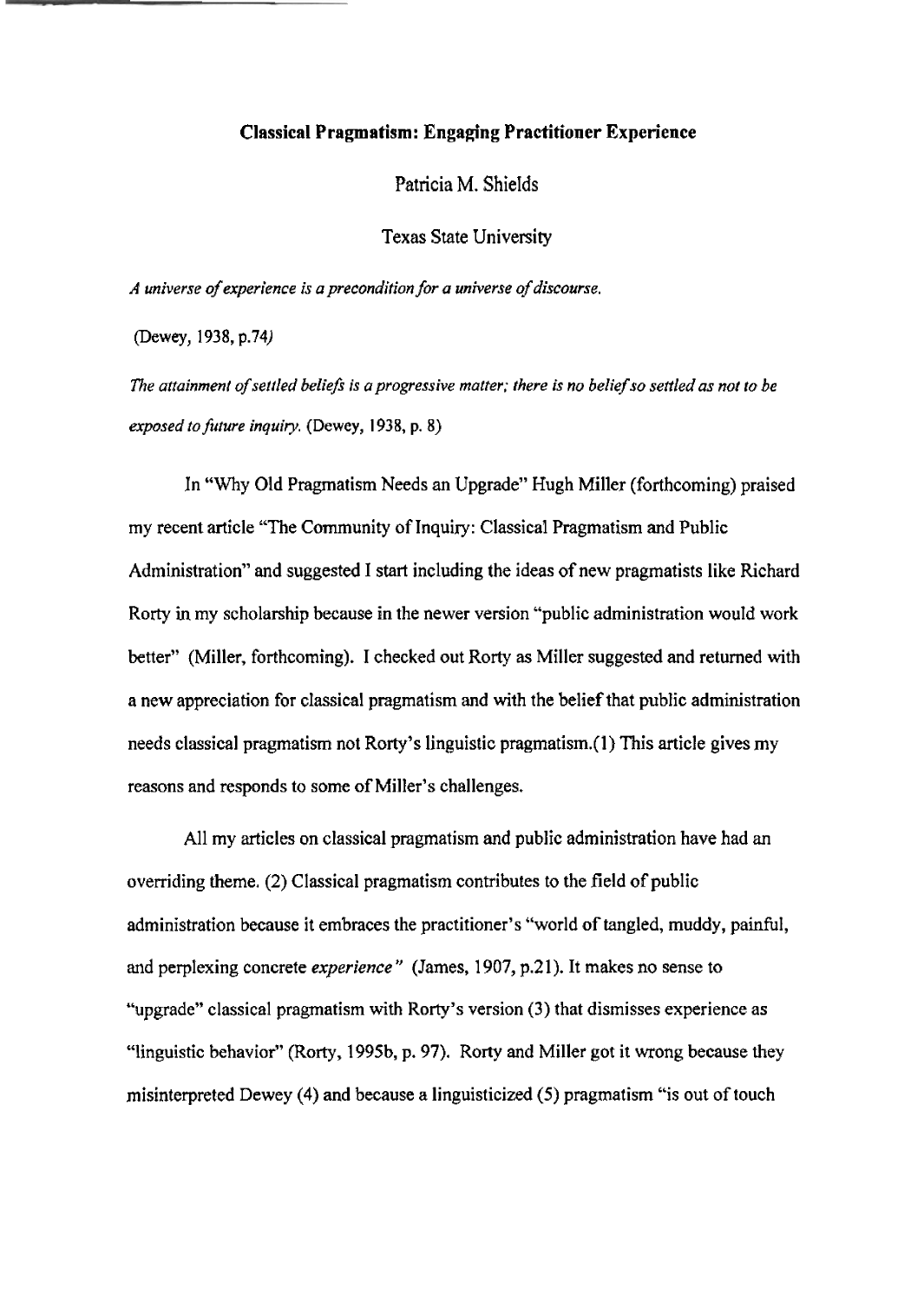with **ordinary experience and the possibIe** new **meanings contained in** ordinary experience"(6) (Dewey, 1929, p.6). Classical pragmatism, on the other hand, encourages **public administration practitioners to use experience to enrich their lives and the Iives** of **the citizens they** serve.

### **The Elephant Revisited**

Early in my "Community of Inquiry" article, I used the Buddhist parable of the **blind** men **and** the **elephant to demonstrate the three principles of** the Community of **Inquiry** -- **problematic situation, scientific attitude and participatory democracy. Miller misrepresented the example.** 

**In the Buddhist version,** the **three** blind men **are** unable **to go beyond** their limited **view (it" a ape** - **tail; it's a fan** - **ear; it's a tree** - **leg). Miller (forthcoming) suggests I see**  the **light because I seemingly conclude, "we are all trapped inside our limited self and**  cannot know the truth" (Shields, 2003, p.513). This is where; according to Miller, new pragmatism **and** old **pragmatism have "common ground." Unfortunately, Miller**  (forthcoming) **neglected 20 note that I did net conclude with the Buddhist parable, He**  *stopped where* **my** *point began.* Classical **pragmatism's "community of inquiry"** departs **dramatically from the** story **and** the **"trapped" assessment.** 

If the blind men faced their *problematic situation* (what is this thing?) using **Dewey's ideas they would talk to each** other **and move around the elephant feeling, touching and smeIIing. They would engage the empirical** world. **They would share their experiences with an open** mind. **They** would **ask,** why do **we want to know what** this is **(have a purpose)?** They **would** also **test working hypotheses bringing** the *scienfijk*  **attitude** to bear. They might **hypothesize that if it were a tree, it wouId feel like wood; if**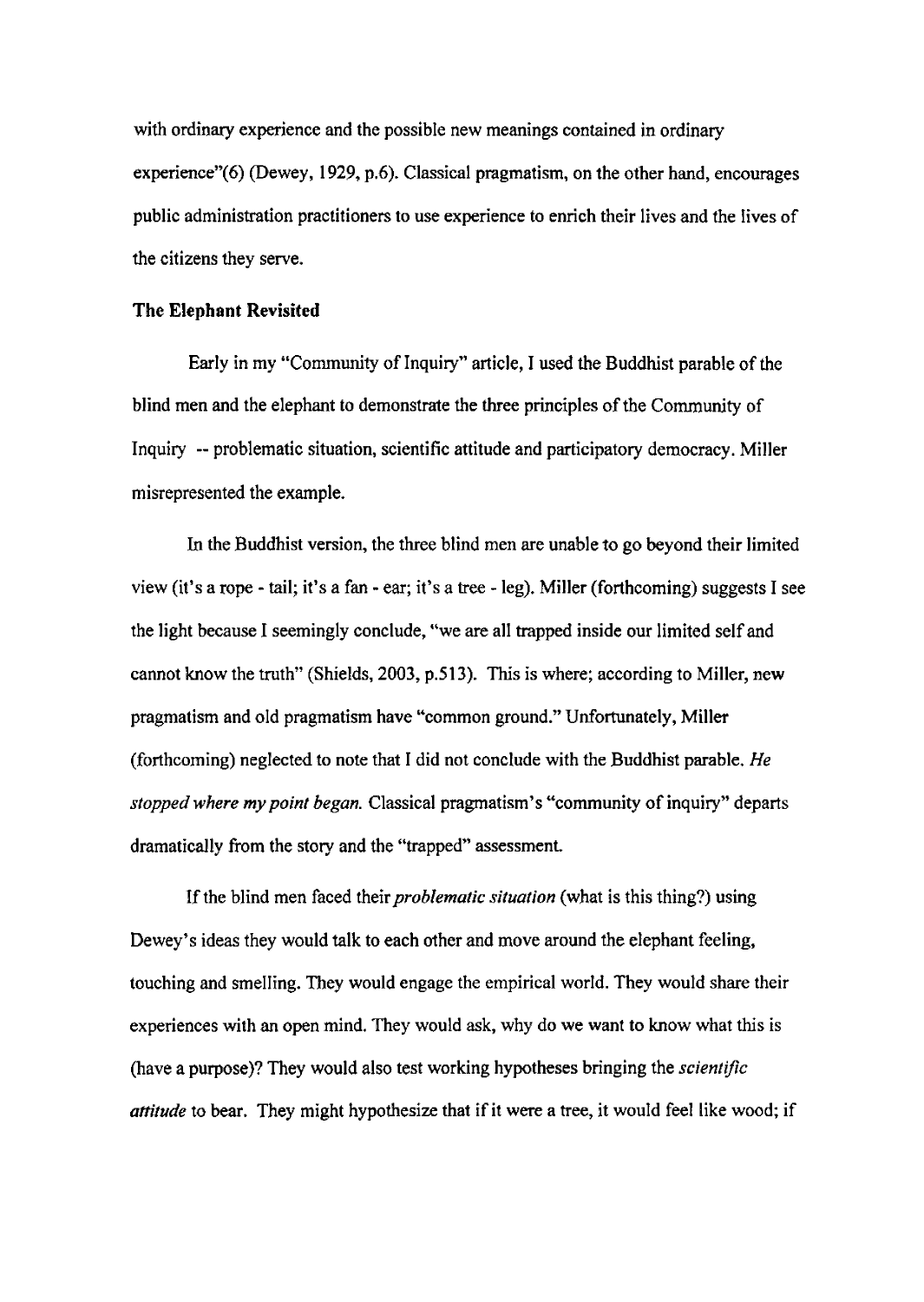it were **a** tree, **it** would not **move..** . . **Their investigation** would **spur** action (testing the hypotheses), more questions, more working hypotheses, and more action.(7)

**The insight of the classical pragmatist is that by engaging the empirical world in an experimental way and cooperative discussion the blind men have a greater chance of understanding the nature of the world around them. Their sense of the elephant is transformed through inquiry.** They **will never see the elephant (know Truth). They will,**  however, *nor* **"be trapped inside their limited selves" with no chance of getting closer to understanding the nature** of **the elephant.** 

Now **consider a group of Rorty's linguistic pragmatists as the blind men. They**  would **not touch, smell, feel, or measure the elephant. Their experience is only a "concept about reality. It is not reality"** (MiIIer, **forthcoming). They would retire** to **a**  meeting room **and use words** alone to **try** to **reach** solidarity because **objectivity** was **impossible. Further,** this **"solidarity" would involve choices about 'Yhe many ways to talk about what is going on," none of these ways would move the group "closer to the way things are"** (Rorty, **1998, p.** 1 ).

**There is also an irony here. The blind** men **begin** their **discussion by** first **experiencing** the **elephant** The **discourse began because of** their **initial experience. Thus supporting Dewey's insight about discourse** - **"A** universe **of experience is a precondition**  for a universe of discourse" (Dewey, 1938, p. 74).

#### **Rorty and Experience**

Rorty **applauds classical pragmatism, because it repudiates fondationalist notions in traditional philosophy. He renounces classical** pragmatism **for reconstructing** concepts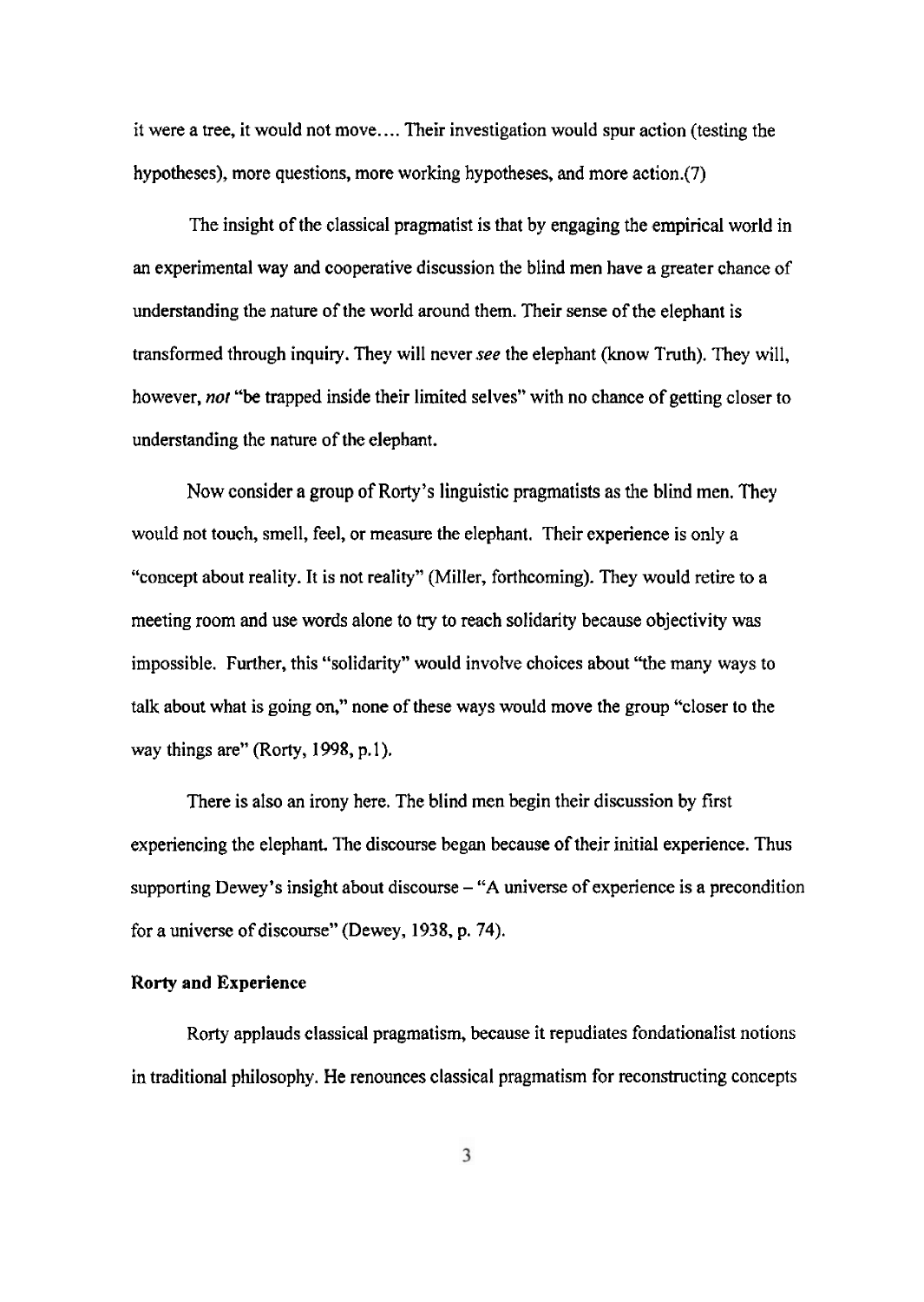**like experience, reality** and **inquiry. According** to Rorty, Dewey's notion of **experience resembled traditional foundational metaphysics because** it **provided** a '"permanent neutral **matrix for** future **inquiry"** (Rorty, **1982, p. 8 1). By focusing "on the** relation **between language and the rest of the world rather than between experience** and **nature" he maintains** that his **linguistic pragmatism is better able to make a radical break** from **the lbundationalist philosophic** tradition (Rorty, **1985, p.40).** Thus **he replaces language** with **experience as a cenlerpiece notion** of **neo-pragmatism.** 

### **PubIic Administration: Discipline and Practice**

Barry Bosernan and Jeffrey **Straussman** (1 **984, p. 1) distinguish between public**  administration and Public Administration. The lower case version refers to the practice of **public administration and the upper case version refem to the discipline or** field **of study. Classical pragmatism is appealing because it speaks to** both the **discipIine and the practice. Rorty 's linguistic pragmatism limits it effective audience to the discipline and in the process, throws out the essence** of **the field. Unlike social science disciplines like economics, political science and sociology, Public Administration is tied to** the **group of professionals** that **engage in public administration practice. The field of PA would not exist without practitioners. Classical pragmatism is appealing because it offers theory** and method **that is a** gold **mine for scholarship. Perhaps more importantly it contains** useful **organizing principles like** the "community of **inquiry"** that can be **applied in practice.**  Thoughthl **practitioners want a** field rich in **theory** and **academic rigor. They** also want **this theory to resonate** with **their** professional **experience and** be **useful in their everyday organizational lives. (Bolton and Stolcis,** 2003).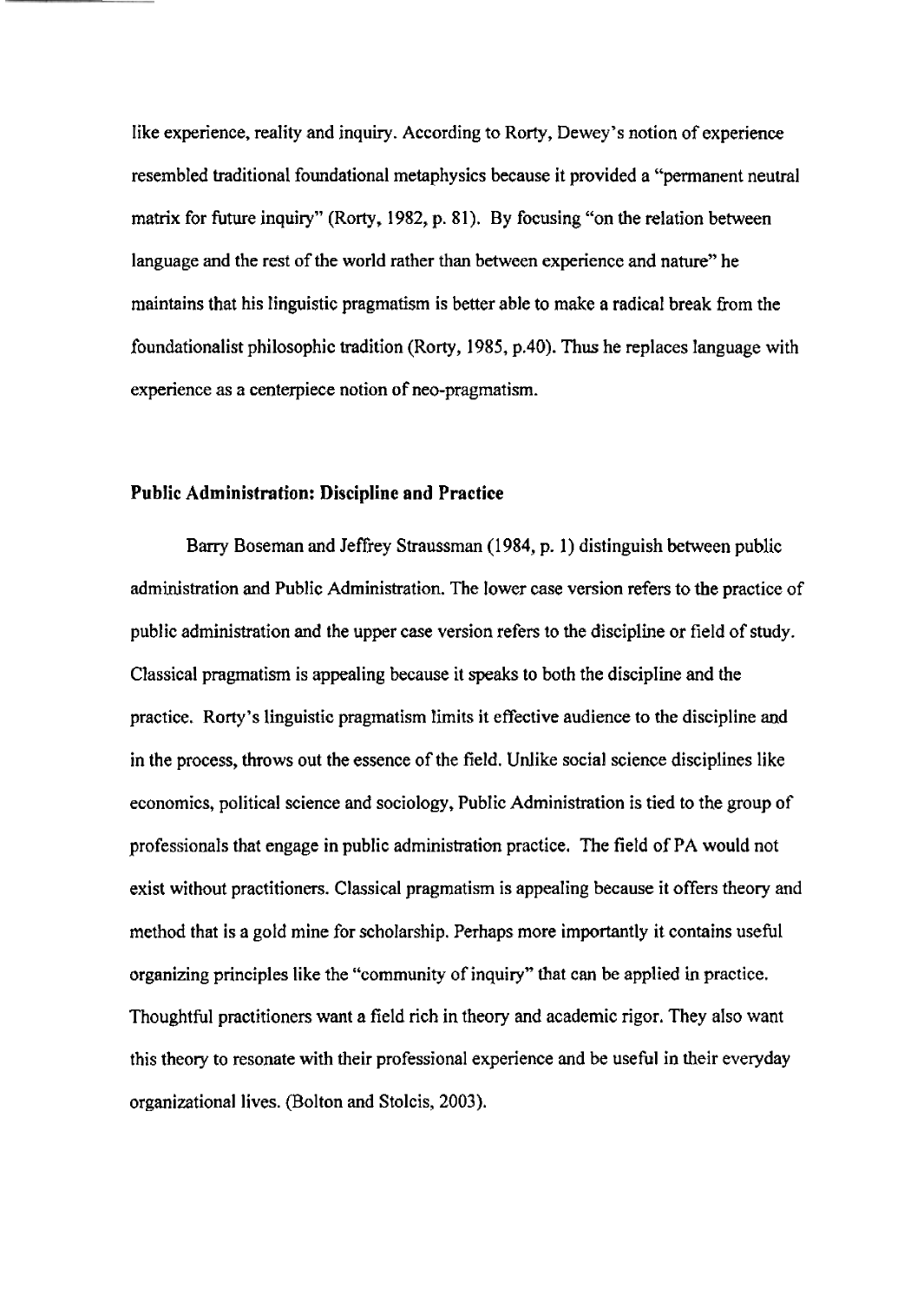#### **Dewey and Theory-Pmctice-Product**

**Dewey's logic of inquiry celebrates the** practitioner. This **becomes clear if Dewey's philosophy is compared** with **the** ancient **Greek's FundamentaIist view** of **theory. "The Greeks used** *theoras, praxis* **and** *poiesis* **to classify ways of knowing.** Theoras (theory) **is derived from the Greek word Theos or god. Theory dealt with 'fixed essence' of nature."** Plato, **like** Rorty, **had disregard for the empirjcaI world, To Plato, "aesthetic contemplation precluded or rendered inferior** any **serious** interest **in engaging** the **empirical world in an experimental way" (Hickman 1990, p.107). Praxis (or practice) described the concrete performance of activities based on the deliberate** choice of **free citizens' (Hickman, 1990, p. 107).** Poiesis **(or product) is associated** with **productive**  activities.

**In Greek** culture **"ways of knowing were identified with ways of life" (Hickman, 1990, p. 109). The Greek social organization reflected this ranking, the most prestigious group, the philosopher's, engaged in contemplation, the artisan's (sculptor, ship** designer) **engaged** in making, **the craftsman (carpenter, shipbuilder) handle the society" production of goods and** services, The **Greek philosophic** formation, reinforced **by a social structure, created a "division between practice and theory, experience and reason" (Dewey, 1938, p. 73). The PA practitioner** toiIs **in both the worlds of praxis** and **poiesis.** One **can see** how this **Greek conceptual scheme** would **give the activities of the practicing public administrator a low status.** 

**Dewey demonstrated how modem science disregarded the Greek** hierarchy. **For modern science, "theory became a tool of practice and practice a means** to the **production**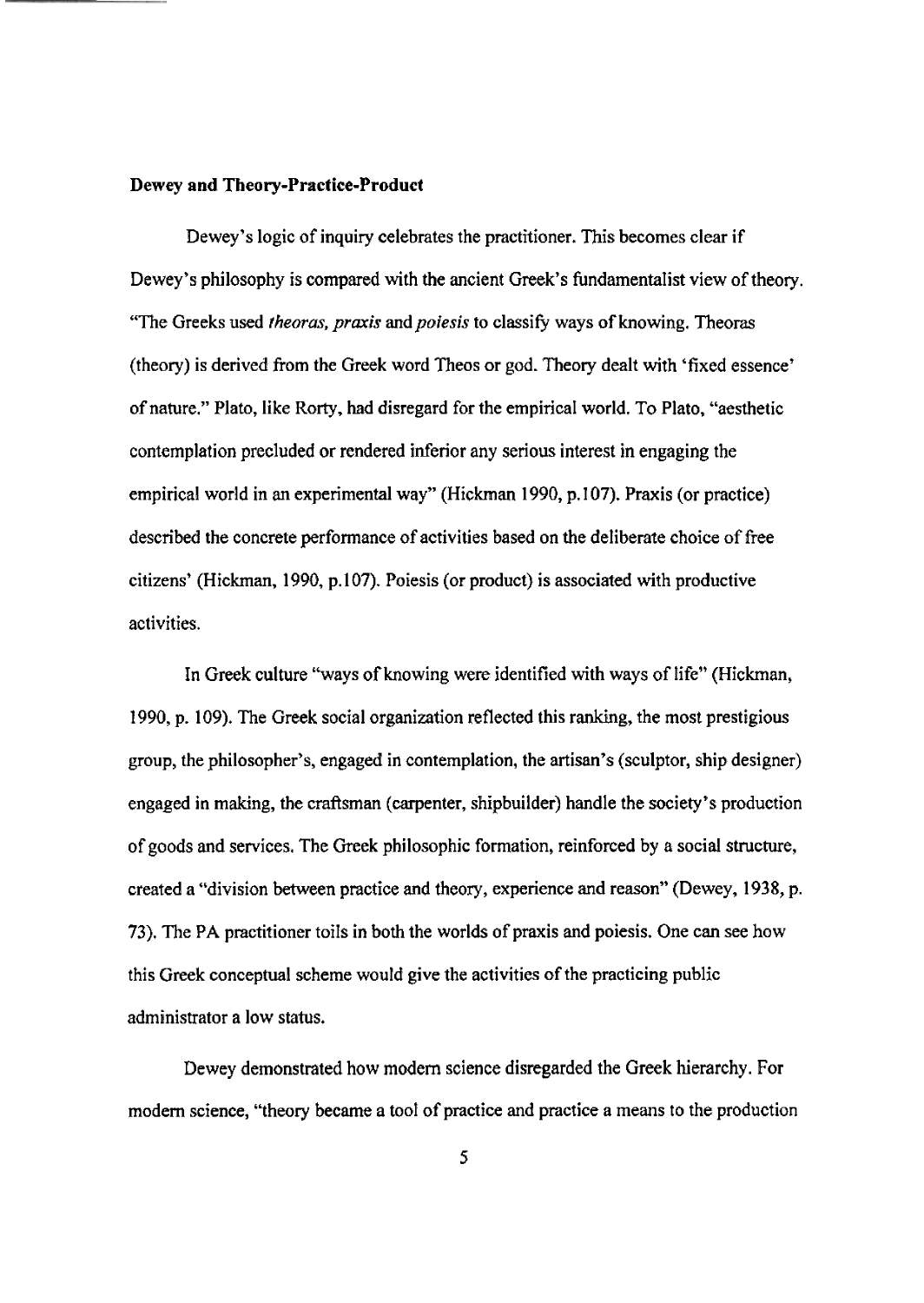**of new** effects. **Theory no longer had to** deal **with final certainty but** instead **as working hypotheses with the tentative and the unsolved"** (Hickman, **1990, p.99). In other words,**  according to Dewey, scientific progress occurred in the interaction between practice and **production (the empirical, experientia1 world). Further, the world of work and experimental method, suppressed by aristocratic politics, is "liberated and rationally**  transfomed **by democratic culture,** and **hence by a philosophy that assimilates** theoretical **to practical** and **productive reason" (Depew, 1995, p. 7). Theory is not foundational, rather a tool that mediates scientific progress.** 

Public **administration is most clearly set in the worIds of practice** and **production linked** to **the empirical world of experience, For classical pragmatism, theory and language are essential tools that enable discovery, interpretation, understanding, synthesis etc. Why would disregarding experience make public** administration **"work better" as Miller suggests?** 

If **PA were to use classical pragmatism as an organizing principle the logic and**  method **of science** wouId **provide a framework for both theory and experience. This framework is not** foundational. **It works best** within **a problematic situation and a democratic** community - **a community of inquiry!** 

#### **The Detectives**

The **blind men example is perhaps far afield from the problems of public administration. Lets consider the example that opens my "Community of Inquiry" article, the homicide detectives in P.D. James' novel A** *Certain* **Justice. The** detectives debate the meaning of **the evidence** (knife) **using a scientific attitude** *-working* **hypotheses** and the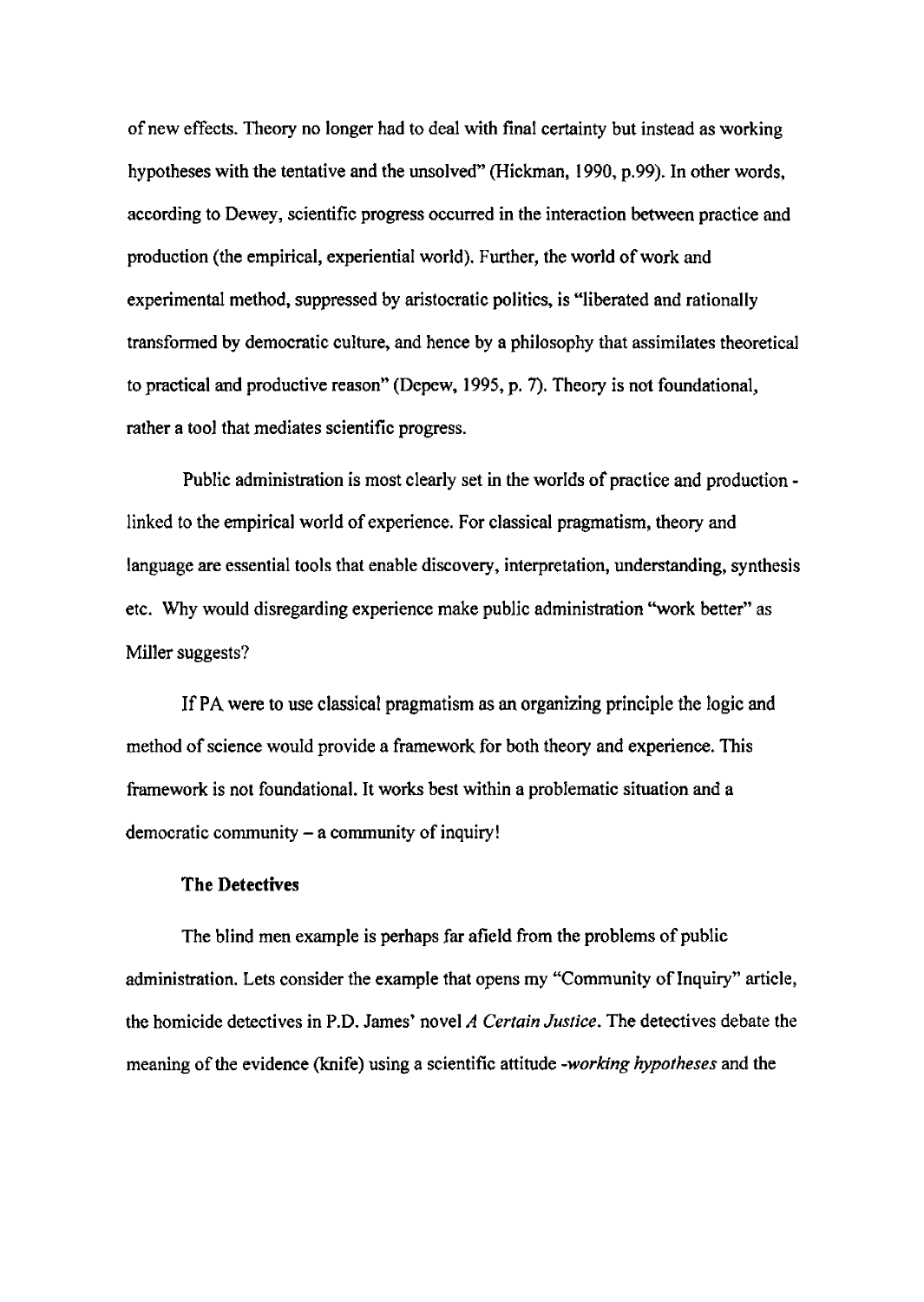**knowledge that** *inquiries go wrong* when the **police** *act* **in** *advance* **of** *the* **facts** *(8)*  **(scientific attitude). Participatory** democracy **is revealed in** their **dialogue.** 

**The detectives explore the problem of the homicide within a "situation" and "experience" 'that includes laws and** noms **like justice. Laws come** into **play because first,** murder **is a crime. Secondly, laws govern how the detectives can conduct the investigation. Miller uses linguistic pragmatism to challenge both the role of law nnd**  noms **in public** administration. By **throwing** out the **scientific** attitude and **experience** the **"radical implications** of the **situational orientation" are "clarified" (Miller,** forthcoming). **Thus, "government is not constituted by laws,** but **by the probIems it manages." For classicaI pragmatists, laws are part of the problematic** situation **and experience. Discounting, laws would not square with the practitioner's experience.** (9)

The detectives **also take** into **account norms like justice as they consider** the **problematic situation.** Why would Miller suggest that when a norm like justice is **incorporated into the problematic situation, classical pragmatism** becomes **a "vulgar**  instrument" **and** a "handmaiden" of **an "ethical presupposition" (Miller, forthcoming)? Laws, justice, knives, knowledge of past investigations are all part of the detectives ordinary experience. This experience is** more than **a "word-shaped** object **whose meaning is up for grabs" (Miller, forthcoming). In contrast, classical** pragmatism" **focus on inquiry and** reflection **is about giving an experience** meaning.

I **am having a** hard **time imagining a detective team made up of linguistic pragmatists. How would they solve the** murder? Would **laws be considered in the discourse?** "Facts" and **"evidence" would be nothing** more than **"word-shaped** object **(s)**  whose meaning(s) is (are) up for grabs" (Miller, forthcoming). All that is needed is "an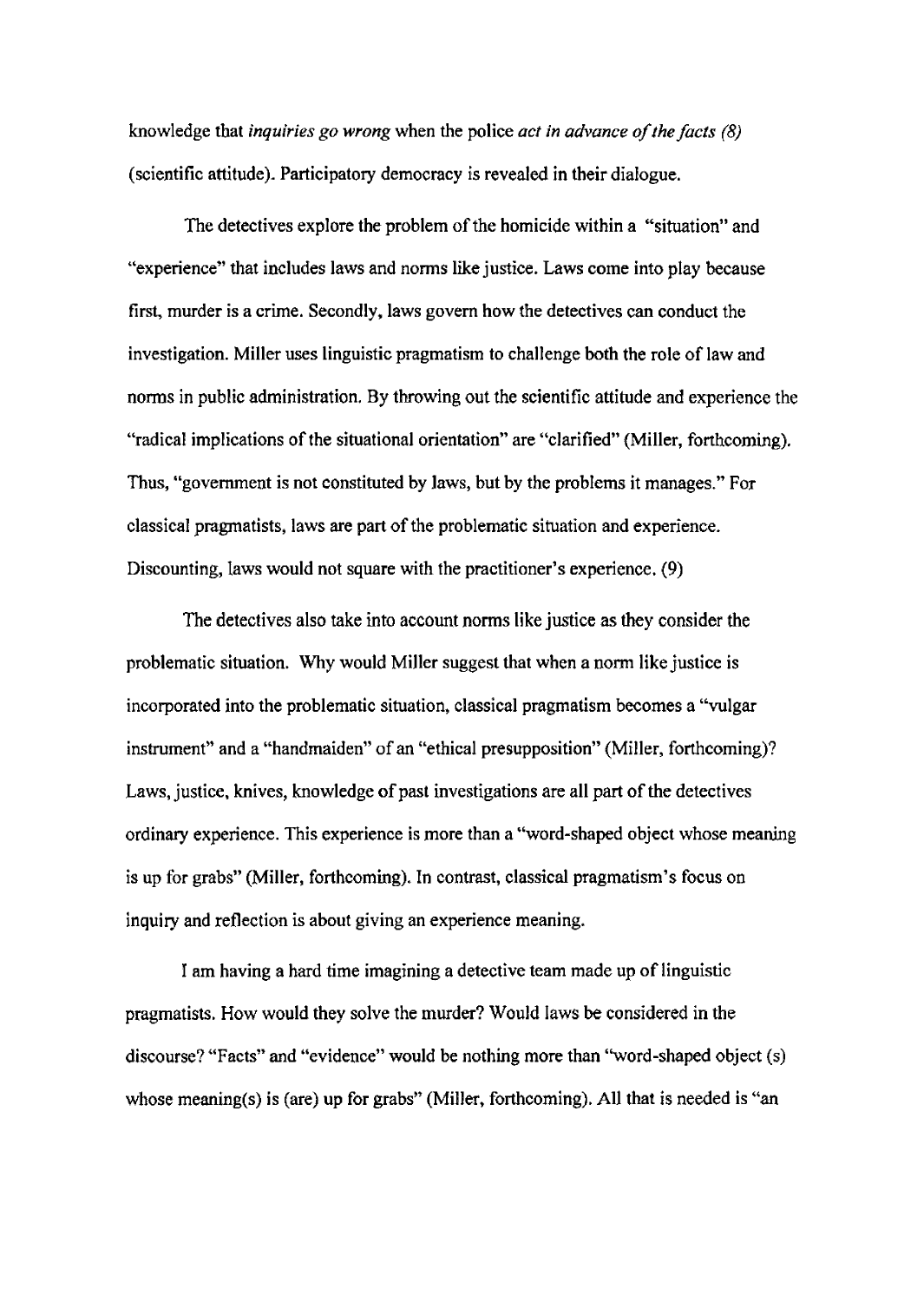approximate mixture of unforced agreement with tolerant disagreement" (Rorty, 1991, p. 41). **Unfortunately, there is no reason to believe that the result of this agreement would have merit in a court of law or that justice would be served.** 

**Neither linguistic pragmatism nor** c1assicaI **pragmatism will guarantee that the detectives** discover how the **murder** occurred; **who killed the victim, get a conviction, or**  that **justice is achieved. There is no certainty or absolute Truth. I am arguing that the classical approach** would **reach a** better **outcome** - **an outcome that confonns with end-inview or** purposes of the investigation - more often. 'This argument has **vnIidity on** its face.

# **Experience and Language**

Aside from challenging the role of the "scientific attitude" in classical **pragmatism,** Miller **(forthcoming) uses language to** assert **that experience is a foundational concept in classical pragmatism. Perhaps he is confusing Dewey with British empiricists such as David Hume,** John **Stuart Mills, and** Batrand **Russell. These men link experience with sense data. They also suggest that logical propsitions** (words) **linked to sense data can lead to immutable** truth. **Thus, "a foundation is provided by the data of immediate experience. Sense data or introspective data or both are taken to yield the** allegedIy **required absolute certainty" (Kaufman, 1950, p. 219). Dewey did** not **adhere** to this **position because it disregards the fact that knowledge is essentially contextual. "Isolated sense data or introspective data are not objects of knowledge; they acquire cognitive functions only when they are employed as signs of something beyond themselves" (Kauhan, 1950, p, 2 19** ). **"Dewey is likewise opposed to the rationaIist claim that empirical knowledge,** ... **must have an immutable basis which is provided by** 

**8**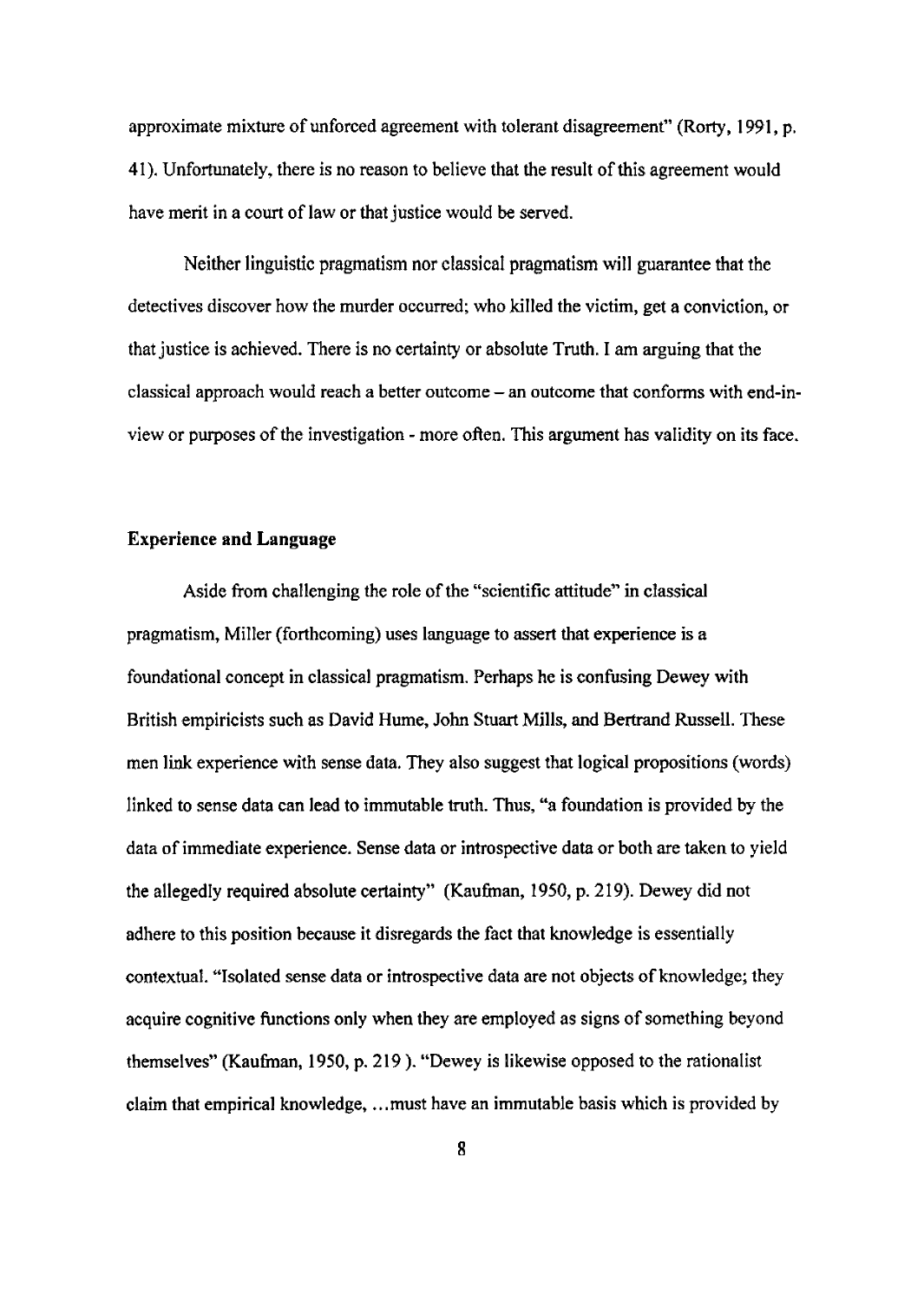**logic"' (Kaufman, 1950, p.** 219). This **view is indeed one of** the chief **targets** of **his criticism, He never tires of driving home the point that the quest for certainty, for the immutable and** indubitable **is incompatible** with **the acknowledgement of the autonomy of the self-correcting process of inquiry."** (Kaufman, **1950, p. 2 19 and Dewey, E** 920).

Miller **(forthcoming) uses a correspondence** theory **(1 0) of language to assert** that **experience is a foundational concept in classical pragmatism. In other words, Miller**  asserts that classical **pragmatism includes a "direct denotative link between words and**  fact" **(Miller,** forthcoming). **This** assertion **is wrong. Dewey has a sophisticated theory of language.** "The fundamental **principle of Dewey's theory of language is** that **language is a tool used in transforming some phase of** the **raw material** of **experience into new** objects according to some **purpose"** (Wienphal, **1950 p.** 272). (1 1)

Far from asserting **a correspondence between words and facts "Speech** forms **are**  our **great carriers: The easy-running vehicles by which meanings are transported from experiences** that **no longer** concern us **to those that** are **yet dark and** dubious" (Dewey, 1910, 175).

# **Dewey's Criticism of Rorty's Pragmatism**

**Rorty 's linguistic pragmatism substitutes language for experience and is unabashed1 y non-empirical. In** *Experience and Nature,* **Dewey** ( **1 929, p.6) c** ha1 **lenges non-empirical philosophies on grounds that ring true today. First, "there is no verification** - **no effort to test and checks". Second, "'the things of ordinary experience do not get enlargement and enrichment of meaning as they do when** approached through the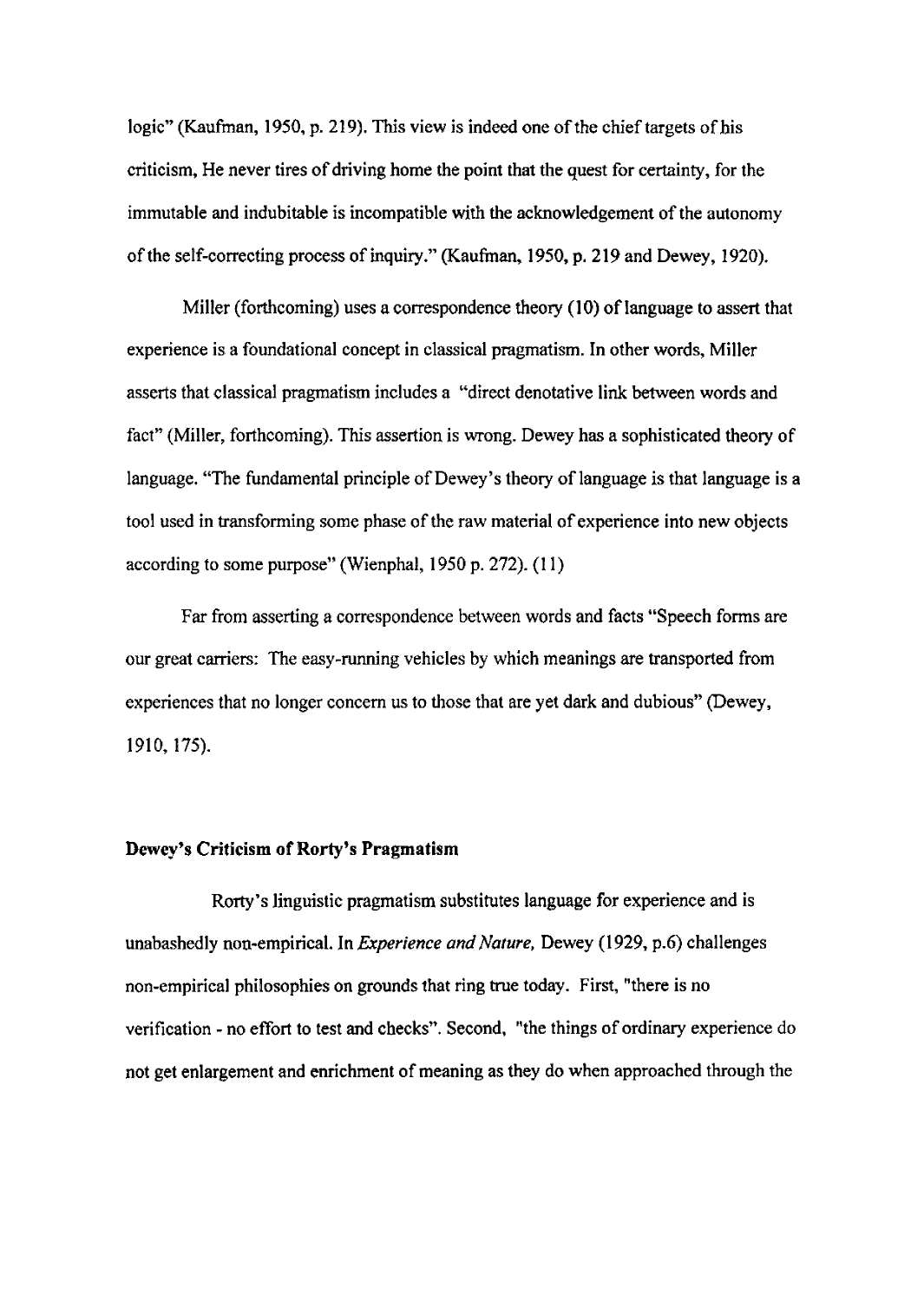**medium** of **scientific principles and reasoning." Here** he **is referring to engaging experience in an** experimental **way. Third,** because **non-empirical philosophies are out** of touch with ordinary **experience** and the **possible new meanings** contained in **experience**  the philosophy itself **"becomes** arbitrary, aloof **-'abstractt** when **that word is used** in **a bad sense** to **designate** something **which exclusively occupies** a **realm of its own without contact with the things of ordinary experience." From he perspective of** the **practitioner,**  Rorty **'s Iinguistic pragmatism is aloof and abstract in** the **"bad** sense." Public **administration is** a **field of study that** cannot be separated from **the ordinary experience of practitioners. The beauty of classical pragmatism is that it focuses on inquiry. Inquiry** is the **landscape** where **experience is given meaning. It is also the landscape where theory and practice meet. Reflective practitioners can used the principles of pragmatism** to **engage the empirical world, grow intellectually, listen to colleagues and citizens and act in the public interest.** Thjs **makes public administration better!** 

### **Endnotes**

**(1) What Miller refers to as new pragmatism is more generally referred to as neopragmatism, post-modern** pragmatism or linguistic **pragmatism (Hildebrand, 2003a and** 2003b). **I use linguistic pragmatism because it is the most descriptive.** Rorty **(1 995a, p.35) proclaims that** "I **linguisticize as many pre-linguistic-turn philosophies as I can, in order to** read **them as prophets of the utopia in which all metaphysical problems have been dissolved, and religion and science have yielded their place to poetry."** 

(2) **See Shields** (1 **996);** Shields (I **998); Shields (1999); Shields (2002); Shields** (2003a & **b**).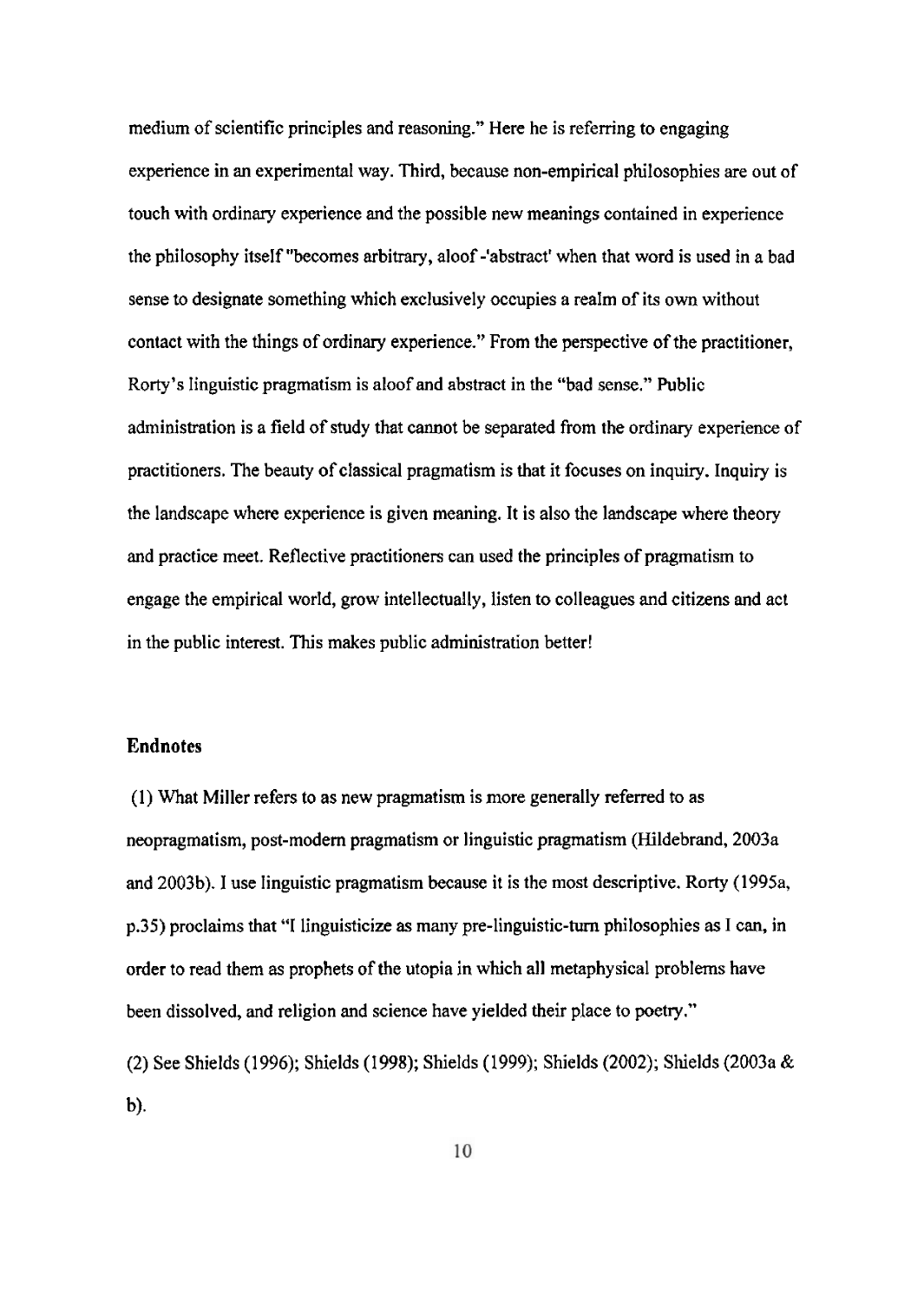**(3)** According **to** Hollinger **and Depew (1 995, p. xv) pragmatism has gone** through three **stages** - **classical** pragmatism, **positivized pragmatism** and **post-modern pragmatism. The positivized pragmatism of Charles Morris moved pragmatism closer to logical positivism. Hollinger and Depew (1 995) argue that** Rorty **was reacting to the positivized pragmatism of the 1930s and 1940s and misread classical pragmatist's like Dewey.** 

**(4) The most comprehensive discussion** of **how Rorty** misinterpreted **Dewey is Hildebrandt** (2003a **and 2003b). Other philosophers that document how** Rorty **got** it **wrong** are **Haak** (2000), Hickman **(1 9961, Gouinlock, Alexander (1 987), Westbrook (1 99 1).** 

**(5) See** endnote **one** for **a** Rorty **quote using "linguisticize."** 

**(6)** According **to** Thomas **Alexander** (1987, **p.57)** from the **beginnings of Dewey's**  philosophic **life "he** was concerned **with developing a theory** which would do **justice to the fullness, richness, and organic complexity** of **experience," Thus** it **is impossible to summarize Dewey's notion of experience in an** article. **Indeed,** Dewey wrote **three books**  that **dealt with different dimensions of experience Art as** *Experience, Experience and Education, Experience and Mure.* **Although inadequate, Alexander (1 987, p. xiii)** has a **useful** depiction of **Dewey's** notion **of experience. For Dewey, "experience" meant "a process situated in a natural environment, mediated by a socially shared symbolic system, actively exploring and responding to the ambiguities of the world by seeking to render**  the **most** problematic of them **determinate."** In **Art as** *Experience,* Dewey **(1** 934) **focused**  on **the aesthetic quality of an experience. Alas,** the **'&Art of** Public **Administration" examined through the lenses of Dewey's pragmatism is** the **subject** for another **article.** 

11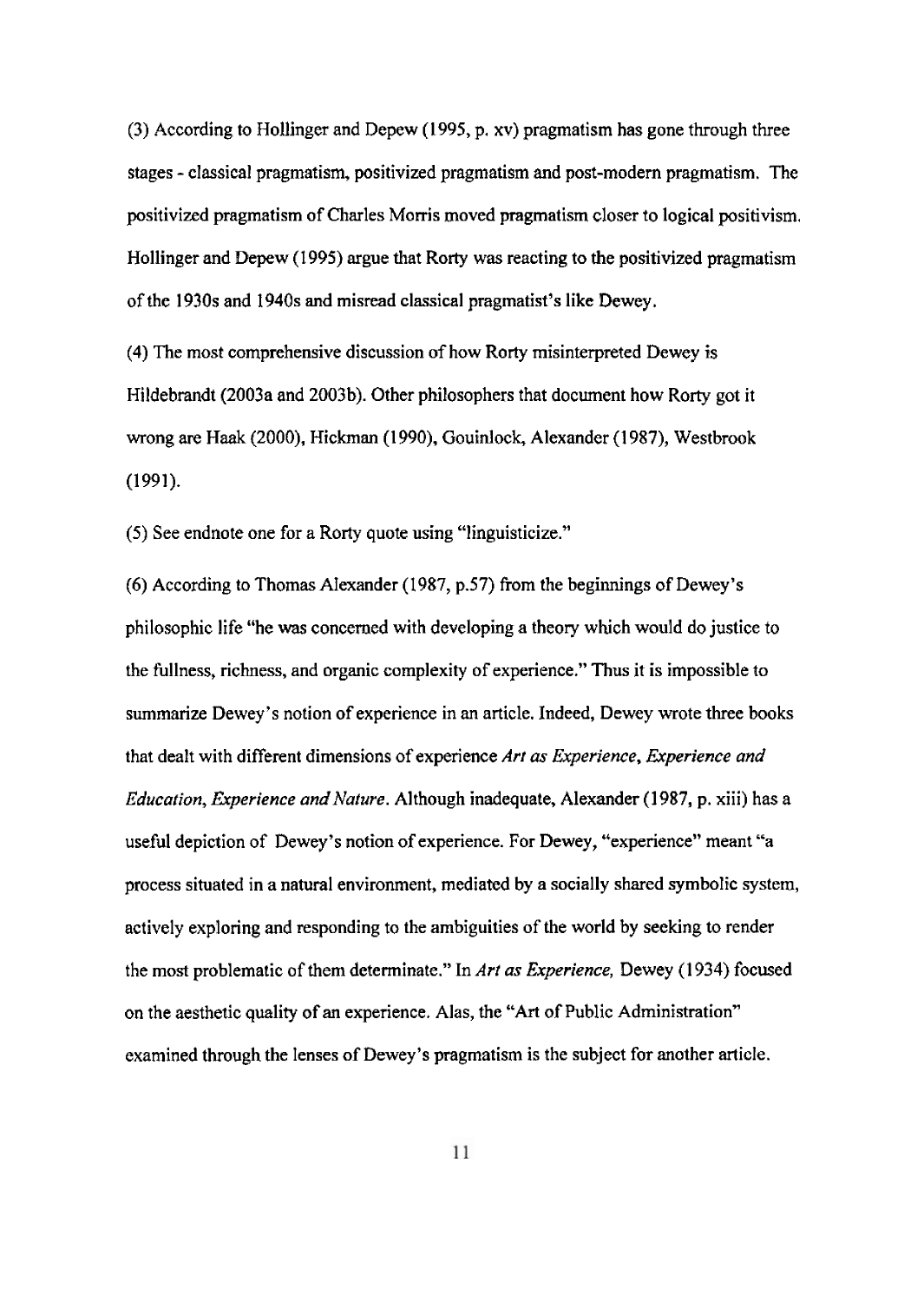**(7) In addition, the process of discovery is itself a worthwhile human endeavor** with the **potential to enrich the lives of the investigators in unknown ways. Asking and answering questions can be fun, intellectuaIly stimulating, friendships can begin and deepen transformations occur. Further the blind men might discover some** unknown **use for this thing (the elephant) or develop a tool that can** be **used to test what the elephant (or something else) might be.** 

**(8) This is a public administration example. In addition, given the regulatory and investigatory role of government** – the detective example has widespread application. **Consider** both **the concerned taxpayer** and **the honest public administrator. Would either prefer the internal auditors about to visit a public agency ta be guided by linguistic pragmatism? T think not.** 

(9) Miller's understanding of Dewey appears to have come primarily through Rorty and **other post modernist** commentary **about Dewey's pragmatism. He gives the impression that classical pragmatism** has **a narrow old fashion view of both government** and **laws. Perhaps Millet should read Dewey's (1 95411 927)** *me Public and* **its** *Problems* **to get a more accurate representation of Dewey's ideas.** 

**(1 0) 1 found** this **section of Miller's argument confusing. I scanned several phiIosophy books including** those written **by** Rorty. **I was unable to find an index word linked to**  "correspondence theory." Most indices nestled "correspondence" under truth. According **to** Rorty **(1998, p. 11, people that believe in the correspondence** theory **of** truth **"Think that** truth **is correspondence to the way reality "really is'." I am just not sure** how Miller's **reference to "facts and language" fits here. What correspondence** theory **is he** referring **to?**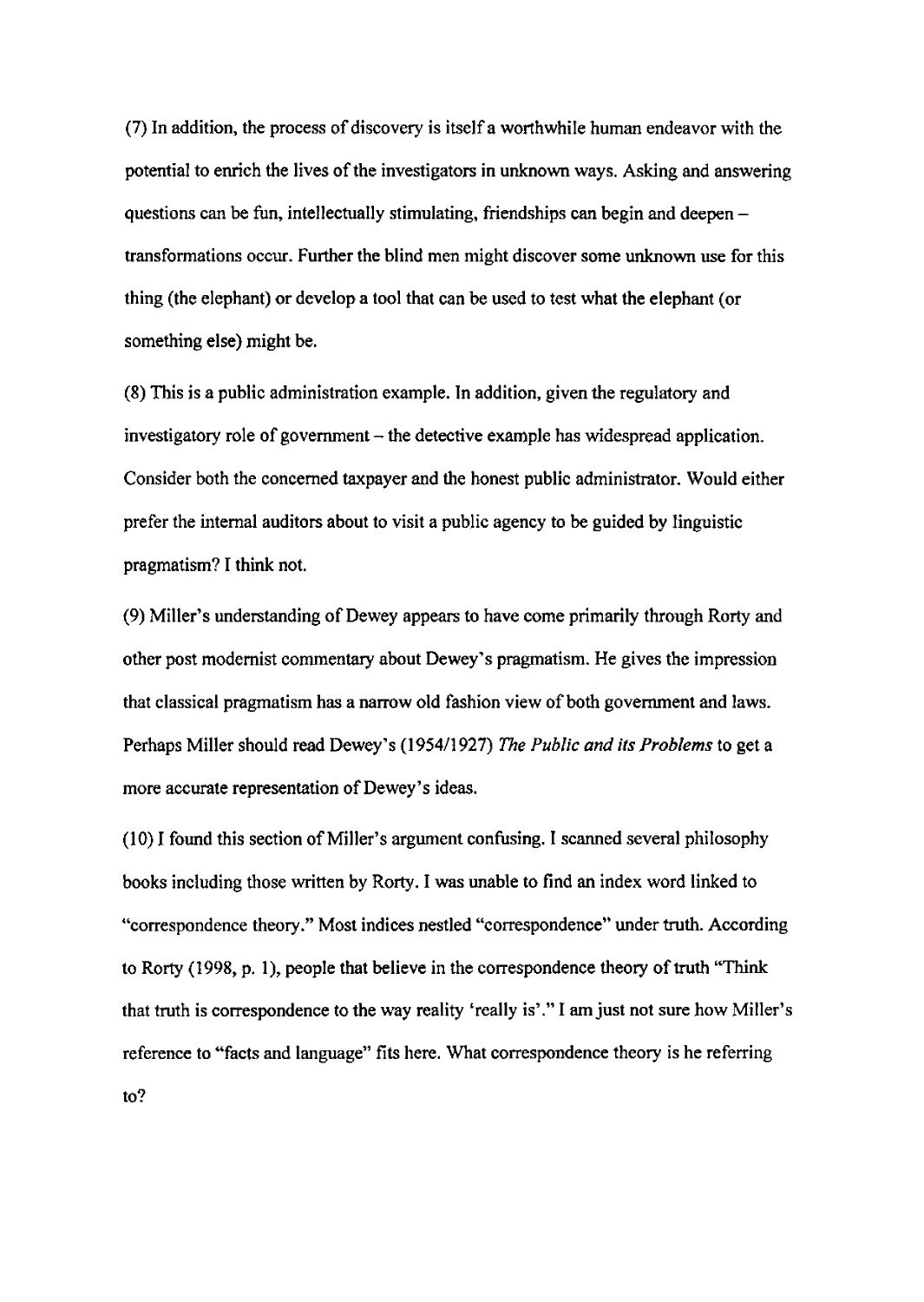**(1** <sup>I</sup>) Dewey **(1938, p. 46) even suggests that tools are a mode of** language. **"A too1 or**  machine ... is not simply a simple or complex physical object having its own physical **properties and effects, but is also a mode of language. For is says** something, *to* **those**  who **understand it, about** operations **of use md** their consequences.

**Dewey (as cited** in **Winn, 1959, p. 71) asserts a relationship between language** and indirect experience. "All language, all symbols, are implements of an indirect experience; **in technical language the experience** which **is procured by their means is 'mediated.' It stands** in **contrast** with **an immediate, direct experience, something I** which **we take part**  vitally and at first hand, instead of though the intervention of representative media... **Direct experience is** very limited, If it **were** not **for the intervention of agencies for**  representing absent and distant affairs, our experience would remain almost on the level **of** that of **the** brutes. **Every step** hrn **savagery to civilization is dependent upon** the **invention** of media **which enlarge** the range of **purely immediate experience."** 

## **Bibliography**

- **Alexander,** T. **(1** *987).* **John Dewey's** *Theory ofArt,* **Experience,** *and Nature: The Horizons oj'Feelings,* **Albany WY: State University of New York Press.**
- **Bolton, M. and Stolcis, G. (2003). Ties that do** not **bind: Musings on the specious relevance** of academic research. *Public Administration Review 63,626-630.*
- Bozeman, **B.** and **Straussrnan, J. (1984).** *New Directions* **in** *Public Administrution.*  **Monterey CA: Brooks/Cole Publishing Co.**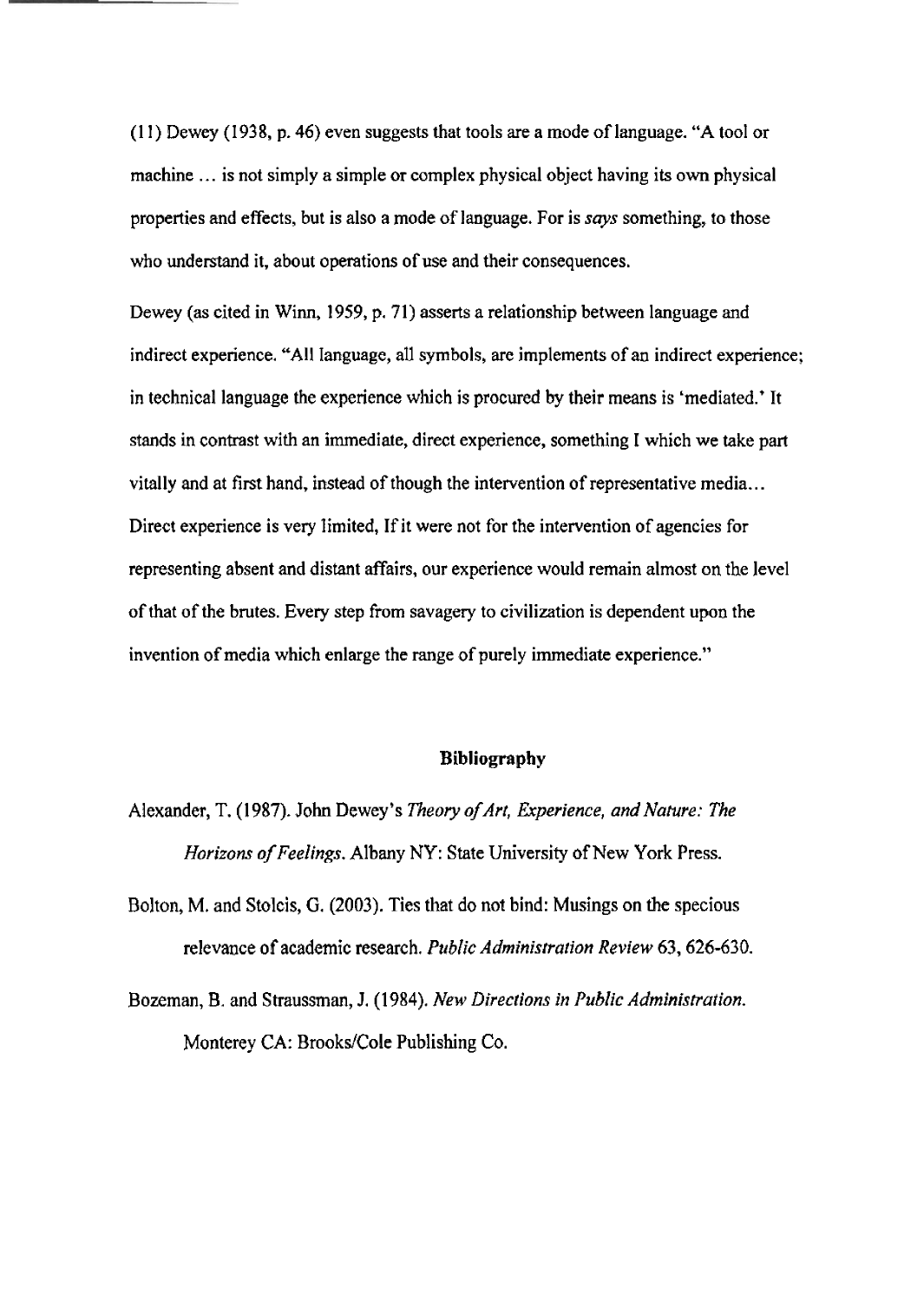**Depew, D. (1 999). Introduction. In** R. **Hollinger** & **D. Depew (Eds.),** *Pragmatism: From Progressivism to Postmodernism* **(pp3** - 1 **8). Westport CM: Praeger.** 

Dewey. J. (1 **934). Arf as** *experience.* **New York:** Capricorn **Books.** 

**Dewey, J.** *(1 91* **6).** *Democracy* **and** *Educafion.* **New Ymk:** Macrnillan **Co.** 

- Dewey, J. (1959). *Experience and education*. New York: Macmillan Co. (first printed **1938).**
- **Dewey,** J. (1 929). **Experience** *and nature,* **Revised** Edition **New York: Dover Publishing,**

**Dewey, 3. (1 91** 0). *How* **we** *think.* **New York: D.C.** Heath & **Co.** 

Dewey, J. (1938). *Logic: The theory of inquiry*. New York: Holt, Rinehart and Winston.

- **Dewey,** J. ( 1 **998). "Pragmatic America," in** *The Essential Dewey: Volume I Prapafisrn, Education, Democracy.* (Ed.) L. Hickman **and T. Alexander. pp.29-3** 1. **Bloornington IN:** Indiana University **Press, 1998. (first** printed **1922).**
- Dewey, J. (1920). The quest for certainty: A study of the relation of knowledge and *action.* **New York:** Milton Blach & **CO.**
- Dewey, **J. (1 948). Reconstruction in Philosophy (enlarged edition).** Boston: **Beacon**  Press. **(original** edition 1920).
- Dewey, J. (1 **954).The** *Public and* **its** *Probiem.* Chicago: **Swallow Press. (First printed**  1927 Henry Holt and Co.)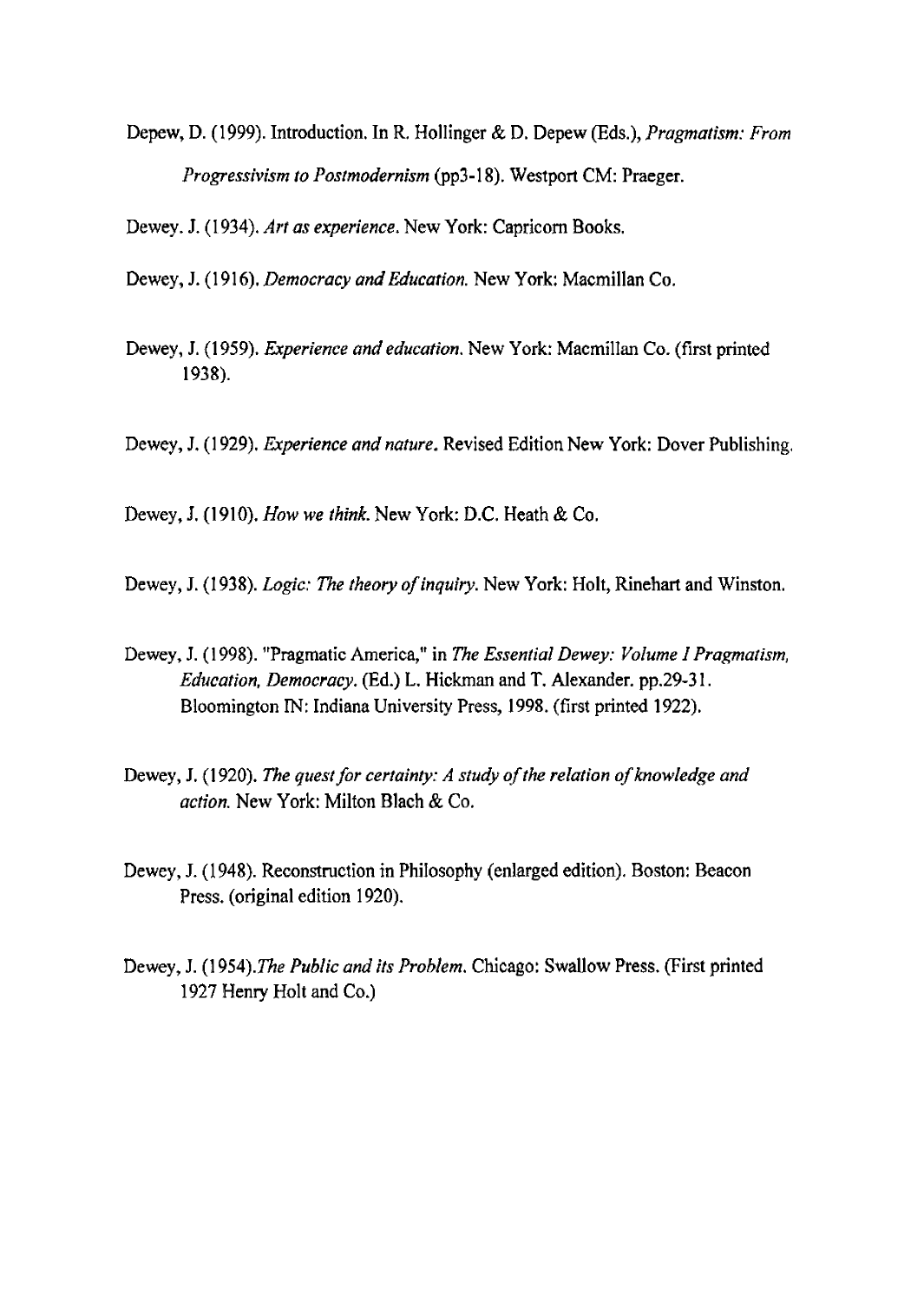- **Gouidock,** J. **(1995). What is** the **legacy** of instrumentalism? Rorty's **interpretation** of **Dewey. In** H, **Saatkampp** (Ed.), *Rory and* **PragmaiismCpp.72-90). Vanderbilt Press.**
- *Haack, S (2000) The Manifesto of a passive moderate (or evidence and inquiry). Chicago:* University **of** Chicago **Press,**
- Hickman, **L.** (1 990). *John Dewey* **5** *Pragmaric Technology.* Bloomington, **IN:** Indiana **University** Press.
- Hi **lde** brand, **D.** (2003). *Beyond realism and antirealism: John Dewey* **and** *the Neopragmafists.* **Nashville: Vanderbilt University Press.**

Hildebrand, **D.** (2003). The **neopragmatist** turn. *Southwest Philosophy Review* 19.

Holli nger, **D (1** 999). The **problem** of **pragmatism in American history: A look back and**  look ahead. In R. Hollinger & D. Depew (Eds.), *Pragmatism: From* Progressivism *to Postmodernism* **(pp** 19- **33). Westport CM: Praeger.** 

James, P. (1 990). *A cerlain justice.* **New York: BaIlantine Books.** 

- James, W. (1907). Pragmatism: A new name for some old ways of thinking. Cambridge, **MA:** The **Riverside** Press.
- **Kaufmann,** F. **(1951)).** John **Dewey's** philosophy of **inquiry. In S. Hook (Ed.),** *John Dewey: PhiIosopher* **of** *science andfreedom* **(pp.217-230).** New **York: Dial** Press.
- Miller, H. (Forthcoming). Why old **pragmatism** needs an **upgrade.** *Administration and Sociep.*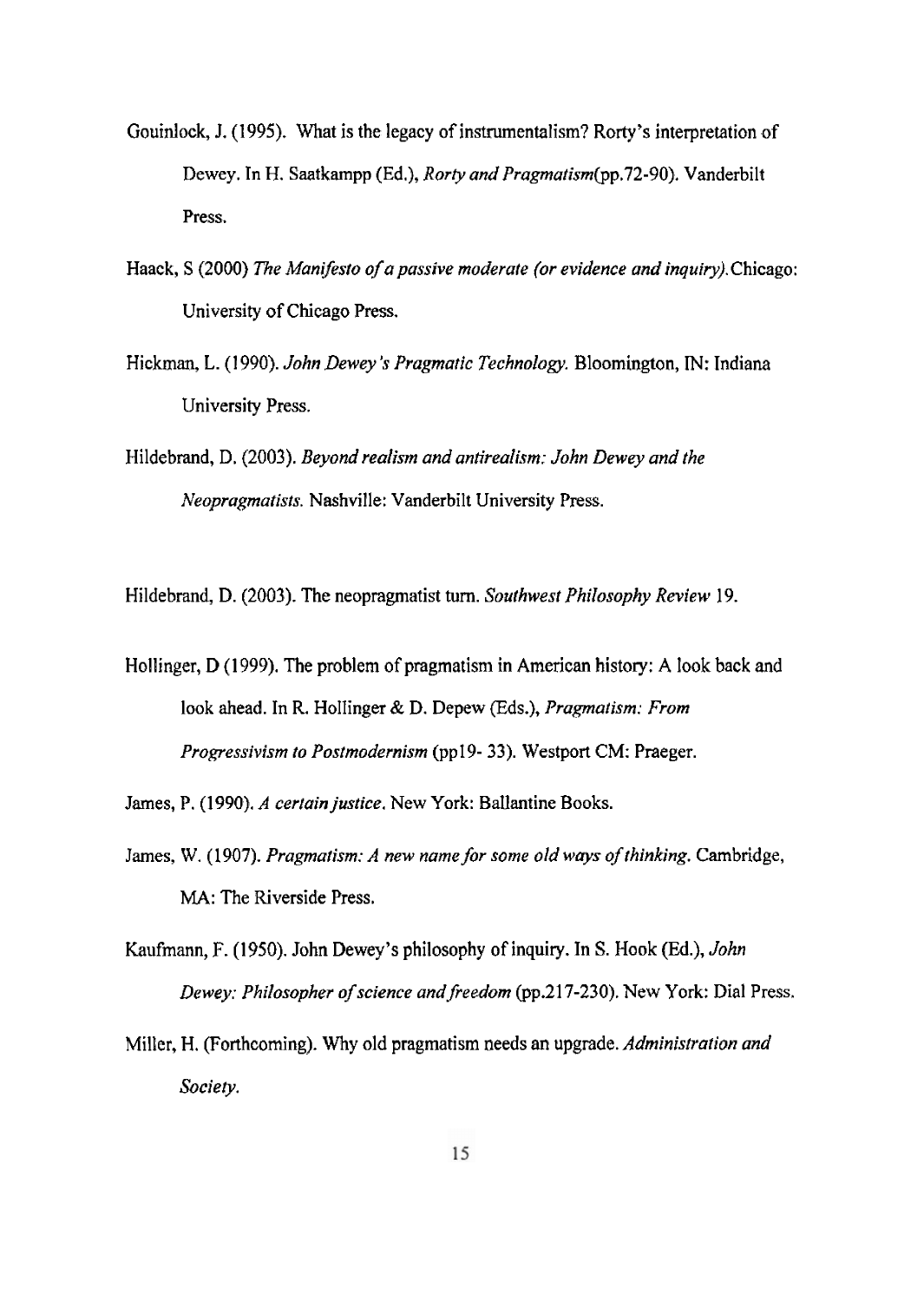- **Rorty, R** (1 **985). Comments on** *Sleeper and* Edel, *Transactions of the Charles S. Peirce*  **Society 21 39-48.**
- Rorty, R. (1982). *The consequence of pragmatism*. Minneapolis: University of Minnesota **Press.**
- Rorty R. (1991). Objectivity, relativism, and truth, Vol. 1 of philosophic papers. Cambridge: **Cambridge University Press**
- Rorty , **R.** ( *1 967). The Iinpistic turn: Recent* **essays** *in philosophica! method.* **Chicago:**  University of **Chicago Press.**
- Rorty, R. (1 **979).** *Philosophy and the mirror ofnarure.* **Princeton,** NJ: **Princeton University** Press.
- Rorty, R **(1995).** *Response* **lo** *James Gouinlock.* **In** H. **Saatkampp** (Ed.) *Rorty and pragmalism* **(pp.9 1-99)** Vanderbilt Press.
- Rorty, R. (1998). *Truth and progress: Philosophic Papers, Volume 3.* Cambridge: **Cambridge University Press.**
- **Shields, P** (2003a). **A pragmatic reaching philosophy.** *Journal* **of** *Public* **Afofrs** *Educarion*  **9,7-** 12.
- Shields, P. **(2003b).** The community of inquiry: **Classical** Pragmatism **and Public**  Administration. *Administration and Society* 35, 510-538.
- **Shields, P. (1996). Pragmatism: Exploring** public **administration's policy** imprint. *Admhisrration and Society* **28,390-4** 1 **1.**